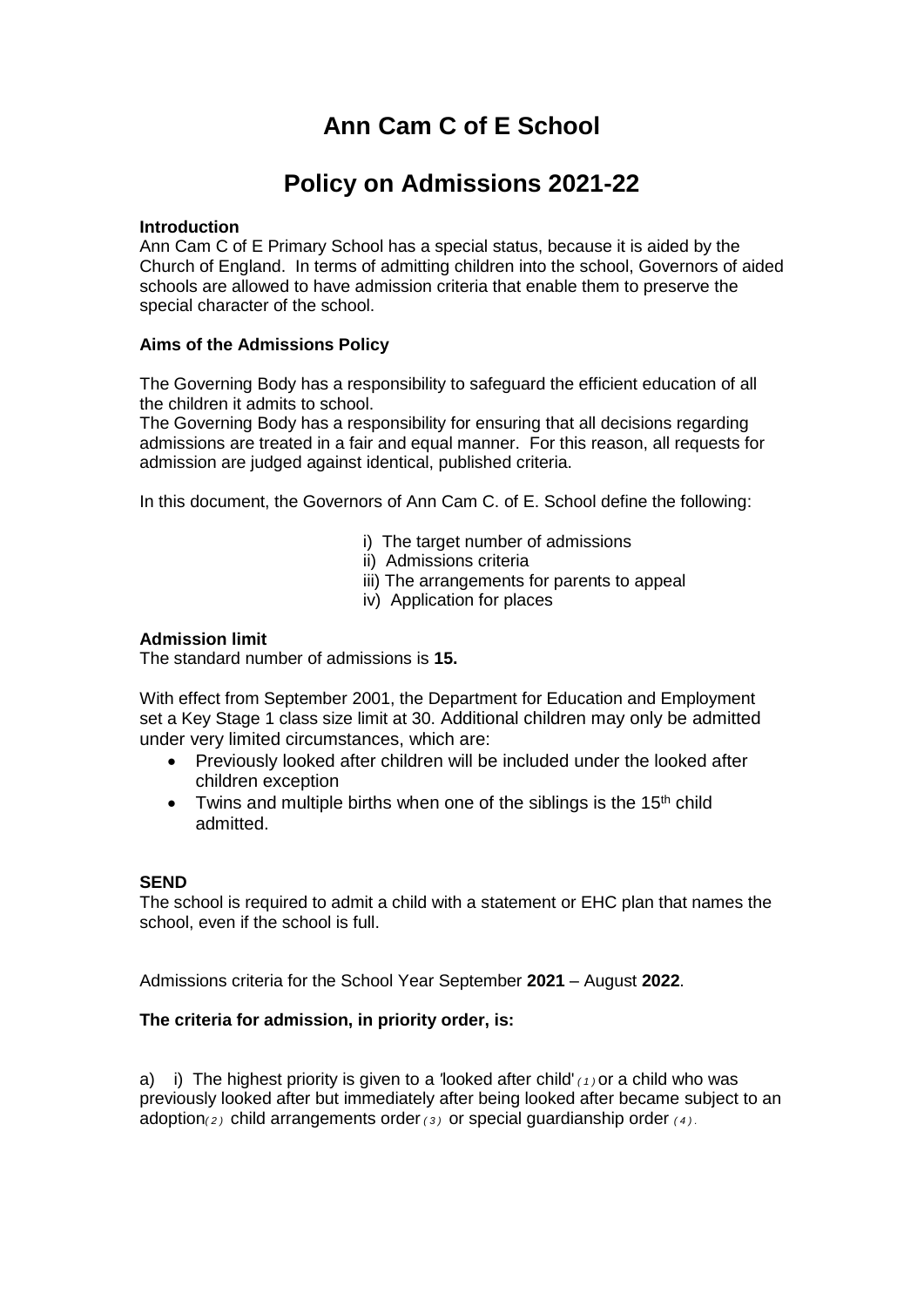- *(1) A 'looked after child' is a child who is (a) in the care of a local authority, or (b) being provided with accommodation by a local authority in the exercise of their social services functions (see the definition in Section 22(1) of the Children Act 1989) at the time of making an application to a school. In Gloucestershire, such children are referred to as Children in Care.*
- *(2) This includes children who were adopted under the Adoption Act 1976 (see section 12 adoption orders) and children who were adopted under the Adoption and Childrens Act 2002 (see section 46 adoption orders).*
- *(3) Under the provisions of section 12 of the Children and Families Act 2014, which amend section 8 of the Children Act 1989, residence orders have now been replaced by child arrangements orders.*
- *(4) See Section 14A of the Children Act 1989 which defines a 'special guardianship order' as an order appointing one or more individuals to be a child's special guardian (or special guardians).*

ii) Location: Where the family live in the ecclesiastical parishes of Dymock (including Ryton), Preston, Donnington and Kempley.\* (A map showing these parishes is available from the school.)

b) Siblings: Children who have brothers or sisters attending the school and who will continue to do so when the younger child is admitted. A "sibling" is defined as a brother or sister, half-brother or sister, adopted brother or sister, step brother or sister, or the child of the parent's/carer's partner, and in every case, the child must be living in the same family unit at the same address."

c) Denomination: Where the parents or guardian seek specifically Church of England teaching, and where the family has an active connection with their local church. In this case, a letter of reference is required from the priest  $-$ in  $-$  charge, confirming that the parents and child attend regular worship and are involved in the church community. Regular worship is defined as attending at least two services per calendar month. The letter should be sent to the Chair of Governors at Ann Cam C of E Primary School by 4<sup>th</sup> January 2021.

d) Other denominations or faiths: Where the family have an active connection with another denomination or faith. As in c) a letter of reference is required from the religious leader, confirming regular worship and involvement in the relevant faith community.

The letter should be sent to the Chair of Governors at Ann Cam C of E Primary School by 4<sup>th</sup> January 2021.

\* Where one of the above named parish boundaries runs along the centre of a road, the governors agree to admit children from both sides of the road, providing the houses are no more than 30 metres from the road.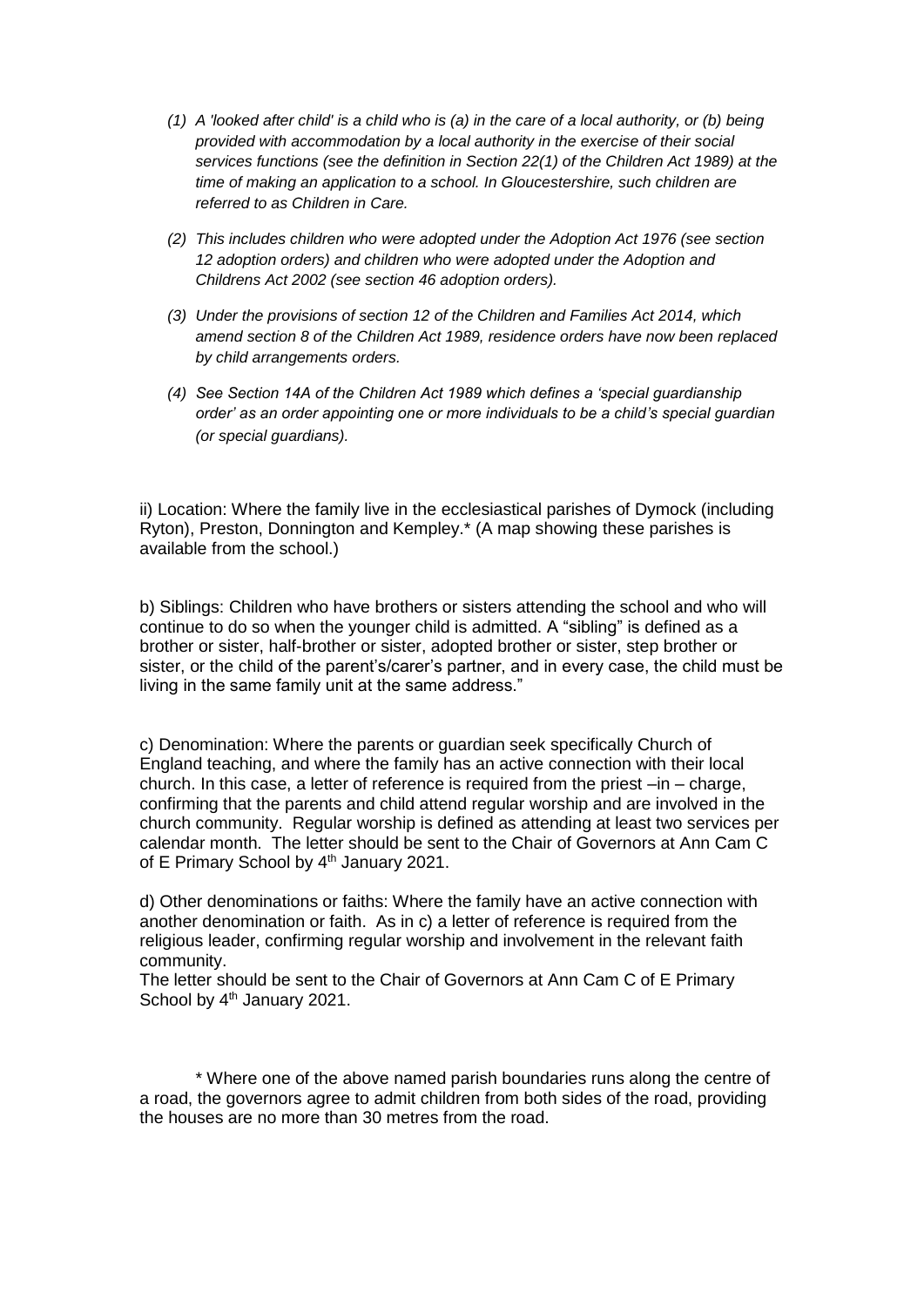e) Children with the strongest geographical claim, measured in a straight line from the ordnance survey address point of the child's home address (including flats) to the ordnance survey address point of the school, using the Local Authority's computerised measuring system, with those living closer to the school receiving the higher priority.

Where any particular category at points a to d is oversubscribed, criterion e (strongest geographical claim based on straight-line distance) will be used to determine which child will be offered a place.

In the event of a tie between two or more children when applying criterion e (strongest geographical claim based on straight line distance) where there are not enough places available to offer all children a place at the school, a process of random allocation will be followed by the Governing Body.

#### **Waiting Lists**

If the school is oversubscribed, a waiting list will be held for (at least) the first school term (ie until end of December term). The waiting list will be prioritised according to the school's oversubscription criteria.

The school has signed up to the In-Year Fair Access Protocols held by the Local Authority. Should a vulnerable child within these Protocols require a place at the school, they will take precedent over any child on the waiting list.

#### **Application for places:**

Application for places should be made to the Governing Body of Ann Cam C of E Primary School.

The date of registration of a child's name on the school's admission list confers no priority. It is also necessary to apply to the Local Authority in which the child is resident for admission in the following September. Further details can be found at <http://www.gloucestershire.gov.uk/schooladmissions> for Gloucestershire. Attendance at Happy Turtles, the on-site pre-school does not give any child a higher priority for admission to our School.

The LA will apply the admission criteria and notify parents of the outcome on the  $15<sup>th</sup>$ April 2021.

#### **In Year Admissions:**

For in-year applications only, the parent should apply directly to the school in the first instance.

## **The Right of Appeal.**

A committee of Governors will meet during the autumn term to review the current policy, and apply it to the requests for admission which have been received.

In 2021, places will be offered to those qualifying. Where requests for admission exceed the standard number, parents will be notified if a place is not available for their child, and of their right to appeal.

When a parent wishes to appeal against the refusal to admit a child to an aided school, an independent appeals committee will be set up. Letters of appeal should be sent to The Chair of Governors at Ann Cam C of E Primary School by 28<sup>th</sup> April 2021.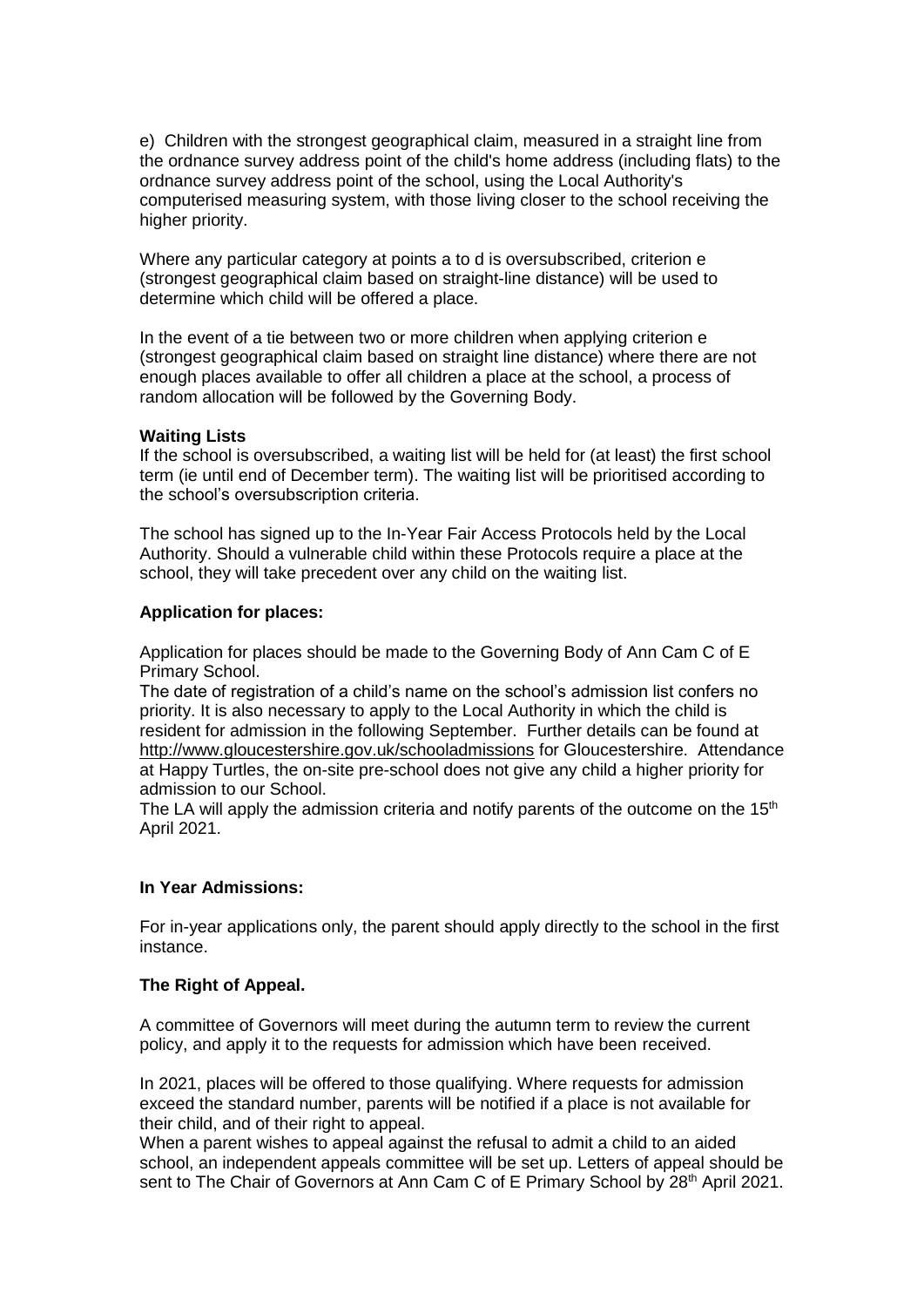The Governors of Ann Cam C. of E. School agree that the process will be managed by Gloucestershire Education Authority, in compliance with the advice given by the Diocese of Gloucester.

#### **Age of Admission:**

By law, children reach school age following their fifth birthday. The Government has set cut-off dates, as follows:

| Child becomes five between:                             | Child is of school age from: |
|---------------------------------------------------------|------------------------------|
| 1 <sup>st</sup> September and 31 <sup>st</sup> December | Beginning of Spring Term 1   |
| 1 <sup>st</sup> January and 31 <sup>st</sup> March      | Beginning of Summer Term 1   |
| 1 <sup>st</sup> April and 31 <sup>st</sup> August       | Beginning of Autumn Term 1   |

As in all Gloucestershire schools, the Governors offer a three-year infant course, which means that all children may start school in the September of the year in which they become five.

#### **Delayed admission:**

With effect from September 2002, The Governors will follow the Government guidance, which states that parents may "book" a place from September, but arrange with the Headteacher that the child will not take up the place until later in the academic year. In practice,

- The place which is booked, is reserved for the child, and cannot be offered or allocated to another child, even during the period for which it is not filled.
- The child must take up the place at the beginning of the Spring or Summer Term, depending on the child's date of birth. If the place is not taken up, then the child loses it.
- If the child loses the place through not taking it up, then the parent must make a fresh application for the following year. This application will then be for a place in Year 1, because admissions are judged against the age peer group. If the application is successful, the child will enter the school as a Year 1 child, not as a Reception child.

## **Admission of summer born children**

The Governing Body of Ann Cam School acknowledges the updated advice from the Department of Education that, parents/carers of "summer born" children (born between 1 April and 31 August) may request to start the Reception Class of a school a whole academic year later. The Governing Body will make a decision on behalf of Ann Cam School. We follow the Local Authority process which states that parents can only apply for a Reception place at a school once and must apply for a place during the standard application process timeline for their chronological year group, stating their reasons for requesting deferred entry to the following year. The Governing Body will decide whether the deferred entry can be approved for the school.